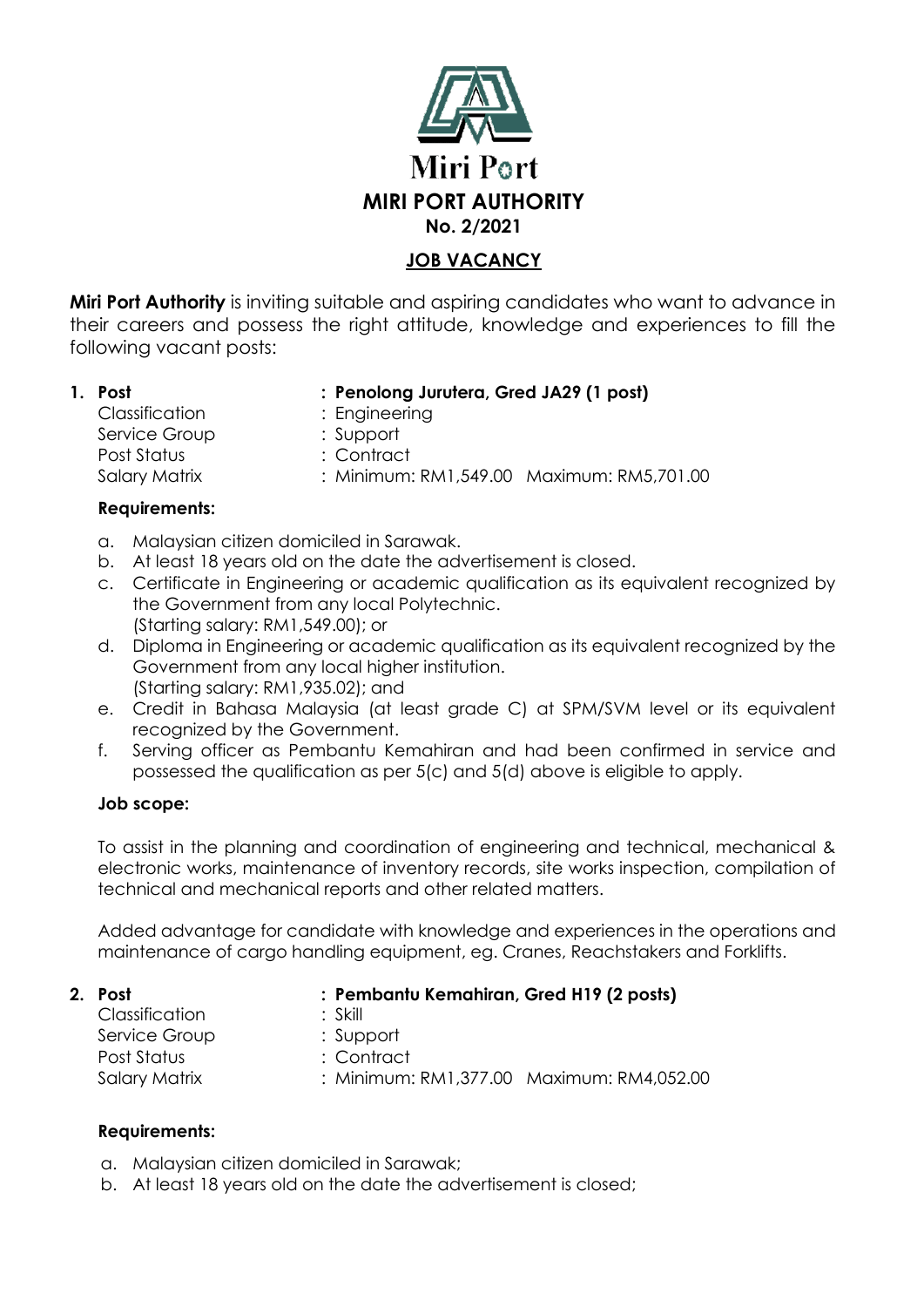- c. (i) Sijil Vokasional Malaysia (SVM) in related field recognized by the Government. (Starting salary: RM1,377.00); or
	- (ii) Sijil Pelajaran Malaysia (SPM) or academic qualification as its equivalent recognized by the Government with Sijil Kemahiran Malaysia Tahap 2 (SKM Level 2) I related field.
		- (Starting salary: RM1,435.12); or
	- (iii) Sijil Pelajaran Malaysia (SPM) or academic qualification as its equivalent recognized by the Government with Sijil Kekompetensi Pendawai Fasa Tunggal from Suruhanjaya Tenaga.

(Starting salary: RM1,435.12); or

(iv) Sijil Pelajaran Malaysia (SPM) or academic qualification as its equivalent recognised by the Government with Sijil Kemahiran Malaysia Tahap 3 (SKM Level 3) in related field.

(Starting salary: RM1,493.24); or

- (v) Sijil Pelajaran Malaysia (SPM) or academic qualification as its equivalent recognized by the Government with Sijil Kekompetensi Pendawai Fasa 3 from Suruhanjaya Tenaga.
- d. Credit in Bahasa Malaysia (at least Gred C) at SPM/SVM level or its equivalent recognized by the Government.
- e. Government serving officers holding the post of Operator Loji, Pembantu Awam, Pembantu Operasi, Pemandu Kenderaan, Pemandu/Operator Jentera Pemunggah and Penghantar Notis are eligible to apply subject to the followings;
	- (i) Confirmed in service; and
	- (ii) Meet the requirements as per 2(c) above; and
	- (iii) Age limit;
		- a) Below 54 years old on appointment date for officers with retirement age of 55 or 56 years old; or
		- b) Below 56 years old on appointment date for officers with retirement age of 58 years old; or
		- c) Below 58 years old on appointment date for officers with retirement age of 60 years old.

#### **Job scope:**

Responsible for technical support tasks including installing, repainting, maintaining, monitoring, repairing and testing of vehicles/machinery/public and mechanical equipment, electrical installation, electrical systems, piping and sewage systems so that they are in good and safe condition at all times.

Added advantage for candidate with hands-on experience in the maintenance of cargo handling equipment, eg. Cranes, Reachstakers and Forklifts.